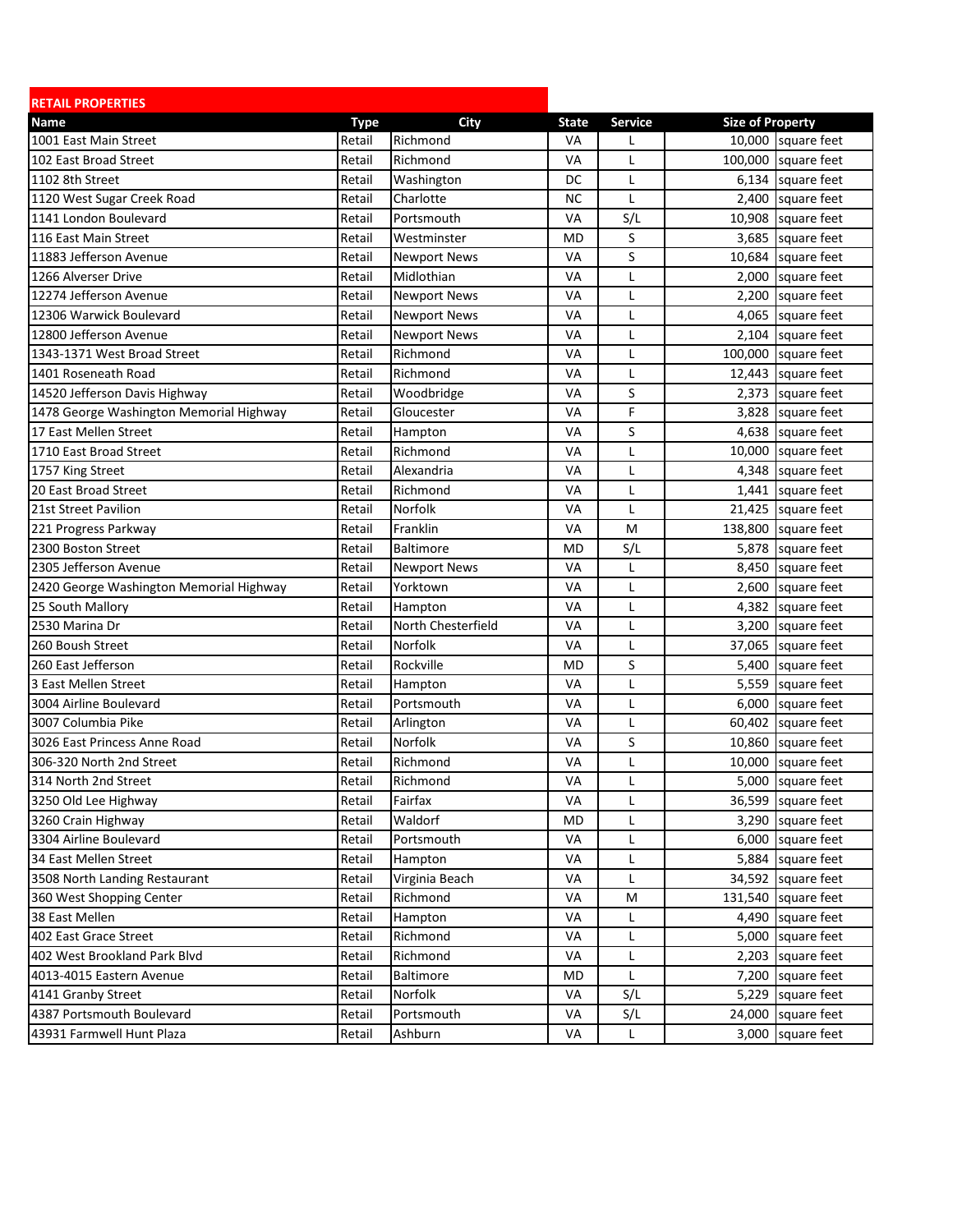| <b>RETAIL PROPERTIES</b>                |             |                         |              |                |                         |                     |
|-----------------------------------------|-------------|-------------------------|--------------|----------------|-------------------------|---------------------|
| Name                                    | <b>Type</b> | City                    | <b>State</b> | <b>Service</b> | <b>Size of Property</b> |                     |
| 4610 Colley Avenue                      | Retail      | Norfolk                 | VA           | S              | 3,300                   | square feet         |
| 5133-A Virginia Beach Boulevard         | Retail      | Virginia Beach          | VA           | L              |                         | 37,000 square feet  |
| 550 Oyster Point                        | Retail      | <b>Newport News</b>     | VA           | M/L            |                         | 13,797 square feet  |
| 5700 Silver Hill                        | Retail      | <b>District Heights</b> | <b>MD</b>    | L              | 38,920                  | square feet         |
| 5740 Northampton Boulevard              | Retail      | Virginia Beach          | VA           | L              | 8,150                   | square feet         |
| 5th Street Station                      | Retail      | Charlottesville         | VA           | L              | 465,000                 | square feet         |
| 6 Ritchie Highway                       | Retail      | Pasadena                | MD           | L              |                         | 6,366 square feet   |
| 607 Denbigh Boulevard                   | Retail      | <b>Newport News</b>     | VA           | L              | 2,800                   | square feet         |
| 637 NC 24 27 Bypass East                | Retail      | Albemarle               | <b>NC</b>    | S              |                         | 4,936 square feet   |
| 7635 Granby Street                      | Retail      | Norfolk                 | VA           | $\mathsf{L}$   |                         | 61,450 square feet  |
| 7813 Shore Drive                        | Retail      | Norfolk                 | VA           | M              |                         | 4,046 square feet   |
| 8150 Leesburg Pike                      | Retail      | Tysons                  | VA           | L              |                         | 207,607 square feet |
| 824 West Broad Street                   | Retail      | Richmond                | VA           | L              |                         | 1,965 square feet   |
| 8341 Beechcraft Avenue                  | Retail      | Gaithersburg            | MD           | L              |                         | 35,475 square feet  |
| 8349 Centreville Road                   | Retail      | Manassas                | VA           | S              | 7,850                   | square feet         |
| 851 South Lynnhaven                     | Retail      | Virginia Beach          | VA           | L              | 3,250                   | square feet         |
| 8724 Little River Turnpike              | Retail      | Fairfax                 | VA           | L              | 1,800                   | square feet         |
| 8818 West Broad Street                  | Retail      | Richmond                | VA           | L              | 6,318                   | square feet         |
| 9074 Staples Mill Road                  | Retail      | Richmond                | VA           | L              |                         | 2,713 square feet   |
| 921 Chillum Road                        | Retail      | Hyattsville             | MD           | L              | 10,000                  | square feet         |
| 9460 West Broad Street                  | Retail      | Richmond                | VA           | M              | 8,160                   | square feet         |
| 9823 Jefferson Avenue                   | Retail      | <b>Newport News</b>     | VA           | S              |                         | 15,128 square feet  |
| Aaron's Rents 726 E Liberty St          | Retail      | York                    | SC           | L              |                         | 7,000 square feet   |
| <b>Academy Crossing</b>                 | Retail      | Portsmouth              | VA           | M/L            |                         | 45,904 square feet  |
| Advance Auto                            | Retail      | Smithfield              | <b>NC</b>    | L              |                         | 7,000 square feet   |
| <b>Ahoskie Commons</b>                  | Retail      | Ahoskie                 | <b>NC</b>    | L              |                         | 193,427 square feet |
| Airport Drive Shopping Center           | Retail      | Henrico                 | VA           | S              | 18,000                  | square feet         |
| Alexander Pointe                        | Retail      | Salisbury               | <b>NC</b>    | M/L            | 57,710                  | square feet         |
| <b>Alverser Commons</b>                 | Retail      | Midlothian              | VA           | S              | 5,200                   | square feet         |
| Armory Plaza                            | Retail      | Franklin                | VA           | M/L            | 71,985                  | square feet         |
| Ashdale Plaza                           | Retail      | Woodbridge              | VA           | L              | 94,000                  | square feet         |
| Babies R Us - 12153 Jefferson Ave       | Retail      | <b>Newport News</b>     | VA           | L              |                         | 24,932 square feet  |
| Bank @Lantec Center                     | Retail      | Chesapeake              | VA           | L              | 10,920                  | square feet         |
| Bass Pro Building at Myrtle Beach Mall  | Retail      | Myrtle Beach            | <b>SC</b>    | M              |                         | 96,163 square feet  |
| <b>Beaufort Station</b>                 | Retail      | <b>Beaufort</b>         | SC           | L              |                         | 172,500 square feet |
| <b>Berkshire Shops</b>                  | Retail      | Chesapeake              | VA           | $\mathsf{L}$   |                         | 22,000 square feet  |
| Bermuda Crossroads                      | Retail      | Chester                 | VA           | M              |                         | 122,566 square feet |
| Bi-Lo - 3333 North Main St              | Retail      | <b>Hope Mills</b>       | <b>NC</b>    | L              |                         | 53,351 square feet  |
| <b>Birdneck Community Shops</b>         | Retail      | Virginia Beach          | VA           | L              |                         | 17,450 square feet  |
| <b>Boulevard Shops</b>                  | Retail      | Chesapeake              | VA           | L              | 8,254                   | square feet         |
| Bridgeport*                             | Retail      | Suffolk                 | VA           | $\mathsf{L}$   | 150,000                 | square feet         |
| <b>Broad Creek Shopping Center</b>      | Retail      | Norfolk                 | VA           | M/L            |                         | 382,526 square feet |
| <b>Broadmoor Plaza</b>                  | Retail      | South Bend              | IN           | M/L            | 115,059                 | square feet         |
| Brooks Crossing   & II                  | Retail      | <b>Newport News</b>     | VA           | M              | 116,410                 | square feet         |
| <b>Brookland Center</b>                 | Retail      | Washington              | DC           | L              | 26,194                  | square feet         |
| Burger King-2210 Matthews Township Pkwy | Retail      | Matthews                | <b>NC</b>    | L              | 3,949                   | square feet         |
| Capitol Vista                           | Retail      | Washington              | DC           | L              |                         | 3,300 square feet   |
| Chapline Place Shopping Center          | Retail      | <b>Prince Frederick</b> | MD           | L              |                         | 57,159 square feet  |
| Chesapeake Commons                      | Retail      | Chesapeake              | VA           | L              |                         | 198,741 square feet |
| Chesterbrook Academy                    | Retail      | Manassas                | VA           | L              |                         | 7,917 square feet   |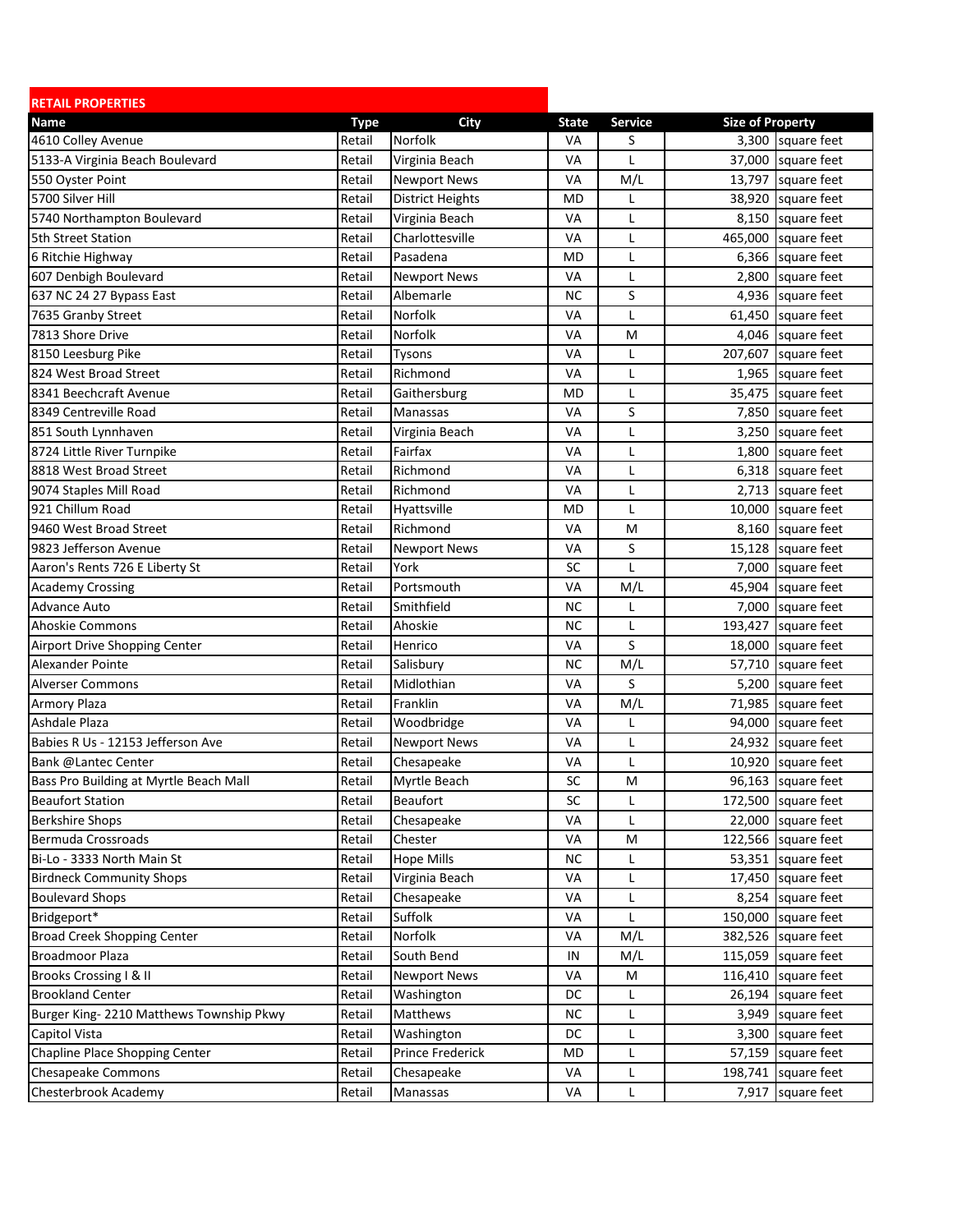| <b>RETAIL PROPERTIES</b>             |             |                     |              |                |                         |                     |
|--------------------------------------|-------------|---------------------|--------------|----------------|-------------------------|---------------------|
| Name                                 | <b>Type</b> | City                | <b>State</b> | <b>Service</b> | <b>Size of Property</b> |                     |
| Church Road Plaza                    | Retail      | Sterling            | VA           | L              | 13.670                  | square feet         |
| <b>Churton Commons</b>               | Retail      | Hillsborough        | <b>NC</b>    | L              |                         | 65,000 square feet  |
| <b>Colony Crossing</b>               | Retail      | Midlothian          | VA           | M              |                         | 9,343 square feet   |
| Columbus Square                      | Retail      | Virginia Beach      | VA           | $\mathsf{L}$   | 12,600                  | square feet         |
| <b>Columbus Town Center</b>          | Retail      | Virginia Beach      | VA           | M/L            | 59,807                  | square feet         |
| Columbus Town Center II              | Retail      | Virginia Beach      | VA           | M/L            | 93,545                  | square feet         |
| <b>Courthouse Commons</b>            | Retail      | Williamsburg        | VA           | L              | 48,650                  | square feet         |
| <b>Crosspoint Shopping Center</b>    | Retail      | Hagerstown          | <b>MD</b>    | L              | 61,923                  | square feet         |
| <b>Crossroads Shopping Center</b>    | Retail      | Roanoke             | VA           | L              |                         | 153,695 square feet |
| Crossways @ Greenbrier               | Retail      | Chesapeake          | VA           | L              |                         | 10,478 square feet  |
| <b>Crossways Shopping Center</b>     | Retail      | Chesapeake          | VA           | L              |                         | 371,735 square feet |
| Crossways Shopping Center North      | Retail      | Chesapeake          | VA           | L              |                         | 152,564 square feet |
| CVS - 429 West McIntyre Street       | Retail      | <b>Mullins</b>      | SC           | L              | 8,489                   | square feet         |
| Cypress Run Plaza                    | Retail      | Smithfield          | VA           | L              | 25,000                  | square feet         |
| Dam Neck and General Booth           | Retail      | Virginia Beach      | VA           | L              | 200,000                 | square feet         |
| Deco at CNB Building                 | Retail      | Richmond            | VA           | L              | 236,938                 | square feet         |
| Delta Towers                         | Retail      | Washington          | DC           | L              | 202,000                 | square feet         |
| <b>Diamond Springs North</b>         | Retail      | Virginia Beach      | VA           | M/L            | 23,880                  | square feet         |
| The District at Myrtle Beach         | Retail      | Myrtle Beach        | SC           | M/L            | 700,000                 | square feet         |
| <b>Dollar General</b>                | Retail      | Broadway            | <b>NC</b>    | L              | 8,118                   | square feet         |
| <b>Dollar General</b>                | Retail      | Liberty             | <b>NC</b>    | L              | 12,093                  | square feet         |
| <b>Dollar General</b>                | Retail      | Princeton           | <b>NC</b>    | L              |                         | 7,284 square feet   |
| East Beach Marketplace               | Retail      | Norfolk             | VA           | M/L            |                         | 184,269 square feet |
| <b>East Ocean View Retail</b>        | Retail      | Norfolk             | VA           | S/L            |                         | 9,478 square feet   |
| Eastwood Place                       | Retail      | <b>Newport News</b> | VA           | M              |                         | 10,816 square feet  |
| <b>Elmhurst Square</b>               | Retail      | Portsmouth          | VA           | L              |                         | 66,254 square feet  |
| <b>Executive Cove Center</b>         | Retail      | Virginia Beach      | VA           | L              | 17,310                  | square feet         |
| <b>Fairfield Shopping Center</b>     | Retail      | Virginia Beach      | VA           | L              |                         | 243,031 square feet |
| <b>Family Dollar</b>                 | Retail      | Lynchburg           | VA           | L              | 7,647                   | square feet         |
| Family Dollar-1921 Victory Boulevard | Retail      | Portsmouth          | VA           | L              | 6,000                   | square feet         |
| Farm Fresh-1620 Cedar Road           | Retail      | Chesapeake          | VA           | L              | 55,748                  | square feet         |
| Farm Fresh-460 Wythe Creek Rd        | Retail      | Poquoson            | VA           | L              | 29,293                  | square feet         |
| Farm Fresh - 321 Chatham Drive       | Retail      | <b>Newport News</b> | VA           | L              | 39.240                  | square feet         |
| Ferrell Parkway                      | Retail      | Virginia Beach      | VA           | M              |                         | 37,804 square feet  |
| <b>Foxfire Center</b>                | Retail      | Virginia Beach      | VA           | L              |                         | 21,095 square feet  |
| Franklin Square II                   | Retail      | Gastonia            | <b>NC</b>    | L              |                         | 108,482 square feet |
| Freedom Plaza                        | Retail      | Suffolk             | VA           | L              |                         | 20,400 square feet  |
| Frontier Center*                     | Retail      | Staunton            | VA           | L              |                         | 261,600 square feet |
| Gainsborough Square                  | Retail      | Chesapeake          | VA           | M              |                         | 88,862 square feet  |
| Gaitherstowne Plaza                  | Retail      | Gaithersburg        | <b>MD</b>    | L              | 71,329                  | square feet         |
| Gateway Park Shopping Center         | Retail      | Waynesboro          | VA           | L              | 42,975                  | square feet         |
| Glenwood Shoppes                     | Retail      | Norfolk             | VA           | M/L            | 54,287                  | square feet         |
| <b>Granby Street Shoppes</b>         | Retail      | Norfolk             | VA           | M/L            | 15,110                  | square feet         |
| Green Tree Marketplace               | Retail      | Chesapeake          | VA           | M              | 15,751                  | square feet         |
| Hanbury Village II                   | Retail      | Chesapeake          | VA           | M              | 98,638                  | square feet         |
| Harbour Breeze Development Parcel*   | Retail      | Suffolk             | VA           | L              | 13,000                  | square feet         |
| Hardees                              | Retail      | Columbia            | SC           | L              |                         | 3,776 square feet   |
| Hardees                              | Retail      | West Columbia       | SC           | S              |                         | 3,567 square feet   |
| Hardees                              | Retail      | Gaffney             | SC           | S              | 3,250                   | square feet         |
| <b>Harper Hill Commons</b>           | Retail      | Winston-Salem       | <b>NC</b>    | M/L            | 96,914                  | square feet         |
|                                      |             |                     |              |                |                         |                     |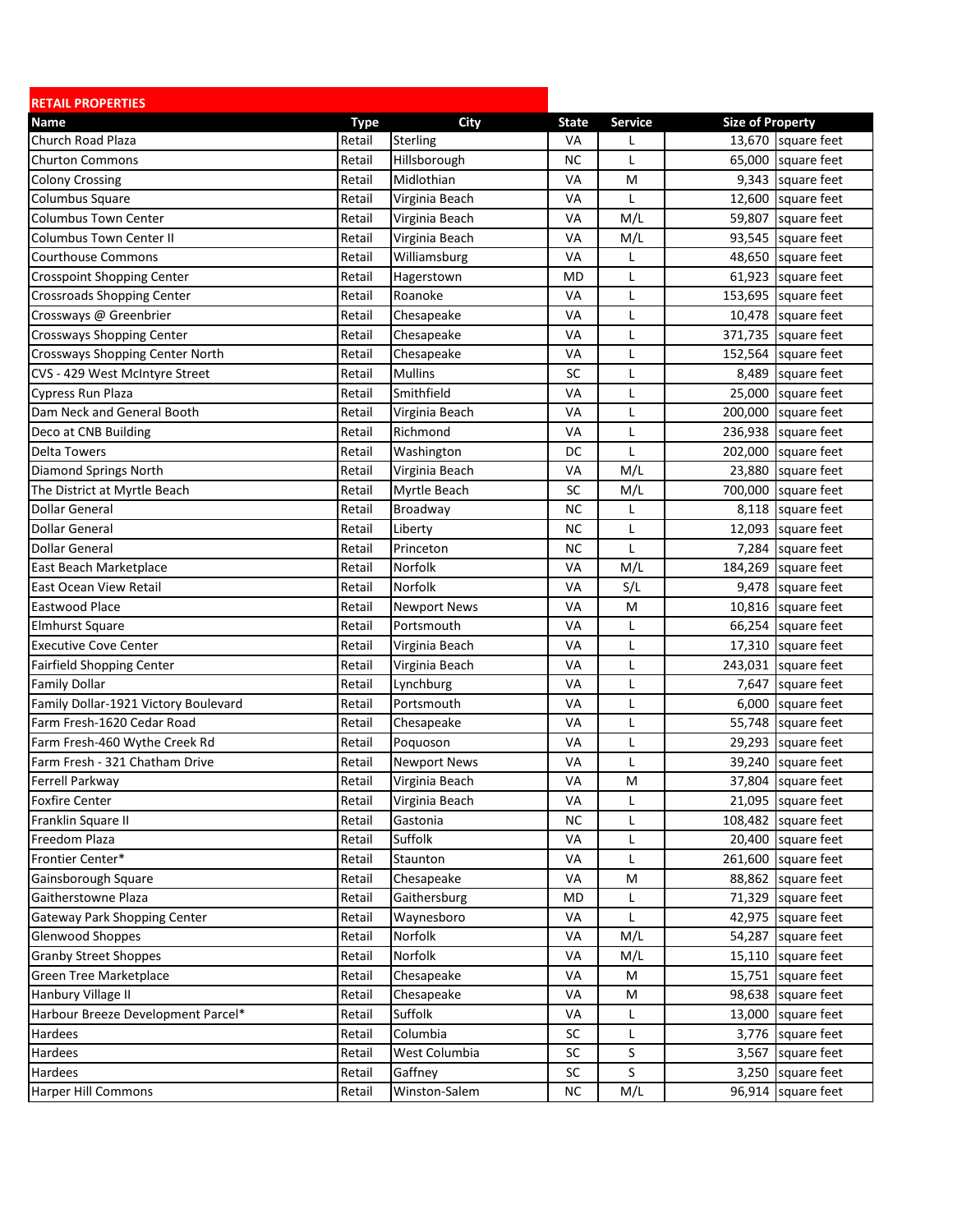| <b>RETAIL PROPERTIES</b>                    |             |                      |              |                |                         |
|---------------------------------------------|-------------|----------------------|--------------|----------------|-------------------------|
| Name                                        | <b>Type</b> | City                 | <b>State</b> | <b>Service</b> | <b>Size of Property</b> |
| Harris Teeter Center (4549 Commerce Street) | Retail      | Virginia Beach       | VA           | M              | 76,650<br>square feet   |
| <b>Haygood Shopping Center</b>              | Retail      | Virginia Beach       | VA           | L              | 177,892 square feet     |
| <b>Heritage Walk</b>                        | Retail      | <b>Wake Forest</b>   | <b>NC</b>    | L              | 55,300 square feet      |
| <b>HH Gregg</b>                             | Retail      | Chesapeake           | VA           | M              | 25,151 square feet      |
| <b>Highland Festival</b>                    | Retail      | Shelby               | <b>NC</b>    | S/L            | 66,720<br>square feet   |
| <b>Highlands at Clarksburg</b>              | Retail      | Clarksburg           | MD           | L              | 18,420<br>square feet   |
| Indian Lakes Crossing                       | Retail      | Virginia Beach       | VA           | M/L            | 65,005<br>square feet   |
| Jackson Downs Shopping Center               | Retail      | Nashville            | ΤN           | M/L            | 134,868<br>square feet  |
| James Madison Marketplace                   | Retail      | Haymarket            | VA           | L              | 202,900<br>square feet  |
| Kmart (Franklin Square III)                 | Retail      | Gastonia             | <b>NC</b>    | L              | square feet<br>108,482  |
| Kmart                                       | Retail      | Salem                | VA           | S              | 95,000 square feet      |
| Kmart                                       | Retail      | Danville             | VA           | L              | 92,947<br>square feet   |
| Kmart                                       | Retail      | Lynchburg            | VA           | L              | 88,000<br>square feet   |
| <b>Kmart Plaza</b>                          | Retail      | Waynesville          | <b>NC</b>    | M/L            | 137,914<br>square feet  |
| <b>Kmart Shopping Center</b>                | Retail      | Richmond             | VA           | S              | 99,907<br>square feet   |
| Lake Shores Plaza                           | Retail      | Virginia Beach       | VA           | M/L            | 62,280 square feet      |
| Larkspur Square                             | Retail      | Virginia Beach       | VA           | L              | 33,223<br>square feet   |
| Las Gaviotas                                | Retail      | Chesapeake           | VA           | L              | 90,505<br>square feet   |
| aurel Glen.                                 | Retail      | California           | MD           | L              | 183,795<br>square feet  |
| Layhill Shopping Center                     | Retail      | <b>Silver Spring</b> | <b>MD</b>    | L              | 56,383<br>square feet   |
| Leegate                                     | Retail      | Leesburg             | VA           | L              | 700,000<br>square feet  |
| Lightfoot Marketplace                       | Retail      | Williamsburg         | VA           | L              | 124,588<br>square feet  |
| The Longfellow                              | Retail      | Washington           | DC           | L              | 55,075 square feet      |
| Lotte Market                                | Retail      | Fairfax              | VA           | L              | 30,000<br>square feet   |
| Lynnhaven East                              | Retail      | Virginia Beach       | VA           | L              | 97,170<br>square feet   |
| Lynnhaven Square                            | Retail      | Virginia Beach       | VA           | L              | 22,933<br>square feet   |
| Lynwood Center                              | Retail      | Woodbridge           | VA           | L              | 63,832<br>square feet   |
| <b>Manor Commerce Center</b>                | Retail      | Portsmouth           | VA           | L              | 27,209<br>square feet   |
| The Mark at Dulles Station                  | Retail      | Herndon              | VA           | L              | square feet<br>15,838   |
| Marketplace at Flowers Crossroads*          | Retail      | Clayton              | <b>NC</b>    | L              | 57,787<br>square feet   |
| Marketplace at Oakland                      | Retail      | Oakland              | <b>TN</b>    | M/L            | 64,538<br>square feet   |
| Marketplace at Tech Center                  | Retail      | <b>Newport News</b>  | VA           | L              | 230,000<br>square feet  |
| <b>Marlow Heights</b>                       | Retail      | <b>Temple Hills</b>  | <b>MD</b>    | L              | 478,596<br>square feet  |
| Marquis at Williamsburg                     | Retail      | Williamsburg         | VA           | M              | 268,730<br>square feet  |
| Mattress Firm-664 Phoenix Drive             | Retail      | Virginia Beach       | VA           | L              | 21,000 square feet      |
| Michael's                                   | Retail      | Roanoke              | VA           | L              | 40,000<br>square feet   |
| Michael's                                   | Retail      | Greenville           | <b>NC</b>    | L              | 75,138 square feet      |
| Mt Pleasant Village Shopping Center         | Retail      | Chesapeake           | VA           | L              | 39,868<br>square feet   |
| NAPA Auto Parts-3304 Airline Boulevard      | Retail      | Portsmouth           | VA           | L              | 6,000<br>square feet    |
| <b>Newport Crossing</b>                     | Retail      | <b>Newport News</b>  | VA           | L              | 194,000<br>square feet  |
| <b>Newport Marketplace</b>                  | Retail      | <b>Newport News</b>  | VA           | L              | 34,103<br>square feet   |
| North Hampton Market                        | Retail      | Taylors              | SC           | M/L            | 238,721<br>square feet  |
| North Mall Shops                            | Retail      | Virginia Beach       | VA           | L              | 9,354<br>square feet    |
| Oakland Marketplace                         | Retail      | Oakland              | TN           | M              | 64,538<br>square feet   |
| <b>Oyster Point Plaza</b>                   | Retail      | <b>Newport News</b>  | VA           | L              | 73,197<br>square feet   |
| <b>Oyster Point Square</b>                  | Retail      | <b>Newport News</b>  | VA           | M/L            | 83,089<br>square feet   |
| Parkridge Center                            | Retail      | Manassas             | VA           | M/L            | 312,277<br>square feet  |
| Parkway Center                              | Retail      | Moultrie             | GA           | M              | 61,200<br>square feet   |
| Parkway Marketplace                         | Retail      | Virginia Beach       | VA           | M/L            | 37,804<br>square feet   |
| Party City @ Coliseum Crossing              | Retail      | Hampton              | VA           |                | 13,477<br>square feet   |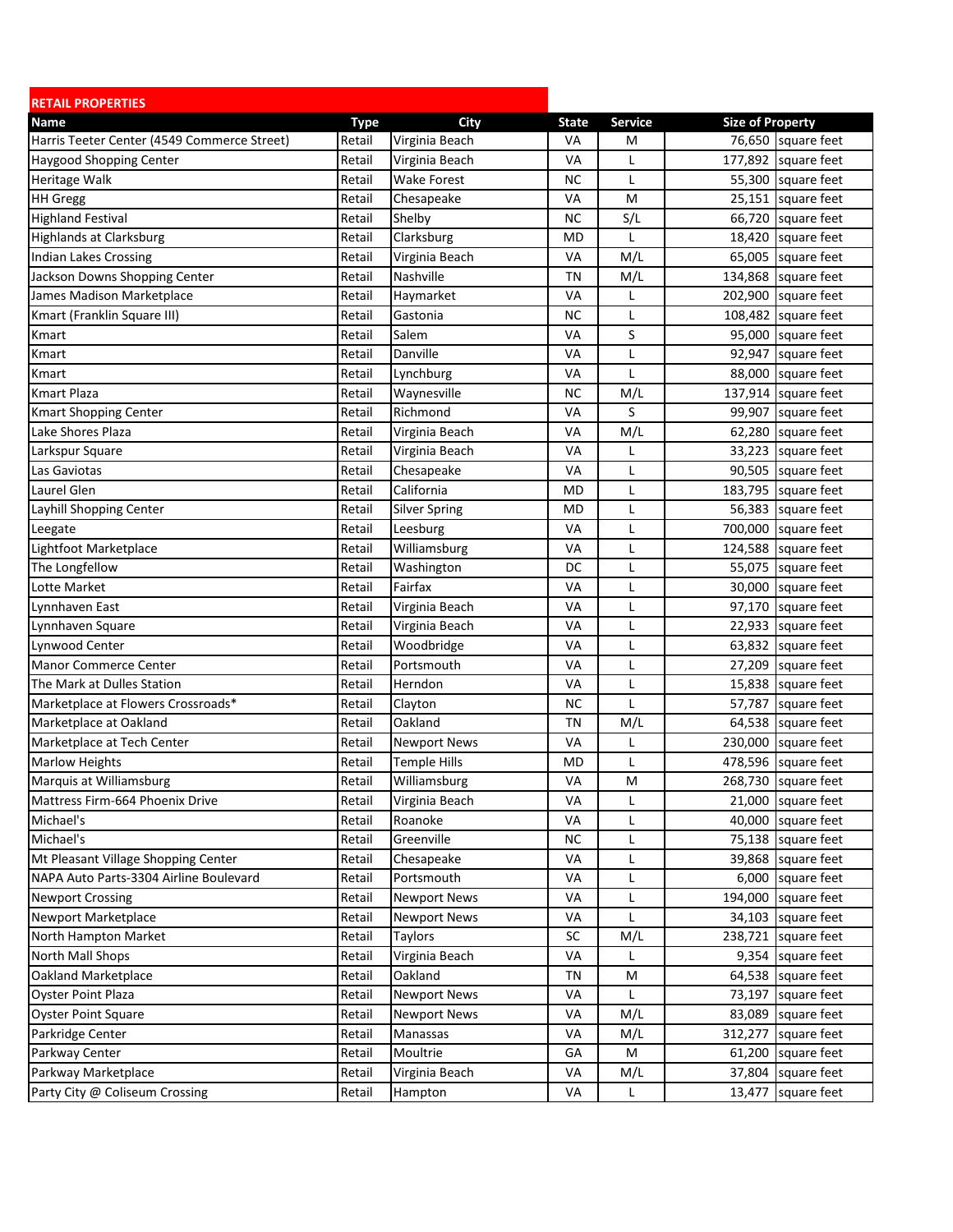| <b>RETAIL PROPERTIES</b>                    |             |                     |              |                |                         |                     |
|---------------------------------------------|-------------|---------------------|--------------|----------------|-------------------------|---------------------|
| Name                                        | <b>Type</b> | City                | <b>State</b> | <b>Service</b> | <b>Size of Property</b> |                     |
| Patterson Place                             | Retail      | Durham              | <b>NC</b>    | M/L            |                         | 412,354 square feet |
| The Penny                                   | Retail      | Richmond            | VA           | L              |                         | 115,000 square feet |
| Perry Hall Marketplace                      | Retail      | Nottingham          | <b>MD</b>    | M/L            |                         | 74,256 square feet  |
| Petsmart-4421 Virginia Beach Boulevard      | Retail      | Virginia Beach      | VA           | M              | 43,200                  | square feet         |
| Pinetree Square                             | Retail      | Virginia Beach      | VA           | L              | 18,000                  | square feet         |
| Plaza at Town Center                        | Retail      | Virginia Beach      | VA           | M              |                         | 1,627 square feet   |
| PNC-Hagerstown                              | Retail      | Hagerstown          | <b>MD</b>    | S              |                         | 1,478 square feet   |
| PNC-Frostburg                               | Retail      | Frostburg           | MD           | S              | 2,240                   | square feet         |
| PNC-Rockville Town Center                   | Retail      | Rockville           | MD           | S              |                         | 5,598 square feet   |
| PNC-Union Bridge                            | Retail      | <b>Union Bridge</b> | <b>MD</b>    | S              | 9,620                   | square feet         |
| PNC-Waldorf                                 | Retail      | Waldorf             | <b>MD</b>    | L              |                         | 1,968 square feet   |
| PNC-SE Washington DC                        | Retail      | Washington          | DC           | S              |                         | 5,896 square feet   |
| Poolesville Towne Center                    | Retail      | Poolesville         | MD           | L              |                         | 11,682 square feet  |
| Popeye's Restaurant-2721 Naylor Road, SE    | Retail      | Washington          | DC           | L              |                         | 4,176 square feet   |
| PrimeCo/Starbucks                           | Retail      | <b>Newport News</b> | VA           | M              |                         | 4,500 square feet   |
| Princess Anne Executive Park                | Retail      | Virginia Beach      | VA           | L              |                         | 10,000 square feet  |
| Providence Plaza                            | Retail      | Charlotte           | <b>NC</b>    | M/L            |                         | 103,118 square feet |
| Randolph Hills Shopping Center              | Retail      | Rockville           | MD           | L              |                         | 66,431 square feet  |
| Renaissance Square                          | Retail      | Davidson            | <b>NC</b>    | M/L            | 80,468                  | square feet         |
| <b>Restaurant Space</b>                     | Retail      | Albemarle           | <b>NC</b>    | S              | 4,936                   | square feet         |
| <b>Richmond Arts District</b>               | Retail      | Richmond            | VA           | L              | 50,000                  | square feet         |
| <b>Riggs Plaza</b>                          | Retail      | Hyattsville         | <b>MD</b>    | L              | 120,000                 | square feet         |
| Rite Aid-1141 London Boulevard              | Retail      | Portsmouth          | VA           | L              |                         | 9,856 square feet   |
| Rite Aid-2305 Jefferson Avenue              | Retail      | <b>Newport News</b> | VA           | L              |                         | 8,450 square feet   |
| Rite Aid-10451 Jefferson Avenue             | Retail      | <b>Newport News</b> | VA           | L              |                         | 10,722 square feet  |
| Rite Aid-2749 South Independence Boulevard  | Retail      | Virginia Beach      | VA           | L              |                         | 11,288 square feet  |
| Rite Aid-3401 West Mercury Boulevard        | Retail      | Hampton             | VA           | L              |                         | 10,908 square feet  |
| Rite Aid-6135 East Virginia Beach Boulevard | Retail      | Norfolk             | VA           | L              | 10,908                  | square feet         |
| Rite Aid-7912 Halprin Drive                 | Retail      | Norfolk             | VA           | L              | 10,908                  | square feet         |
| River Road II Shopping Center               | Retail      | Richmond            | VA           | L              | 29,888                  | square feet         |
| Rockville City Centre                       | Retail      | Rockville           | <b>MD</b>    | L              | 15,084                  | square feet         |
| <b>Roosevelt Gardens</b>                    | Retail      | Norfolk             | VA           | L              | 109,180                 | square feet         |
| Rose Hill Plaza                             | Retail      | Alexandria          | VA           | L              | 150,000                 | square feet         |
| Salem Crossing Shopping Center              | Retail      | Virginia Beach      | VA           | M/L            |                         | 92,407 square feet  |
| Salisbury Village                           | Retail      | Midlothian          | VA           | S              |                         | 42,195 square feet  |
| Sandbridge Commons (Harris Teeter)          | Retail      | Virginia Beach      | VA           | M              | 76,650                  | square feet         |
| Seven Oaks Shopping Center                  | Retail      | Odenton             | MD           | L              |                         | 55,883 square feet  |
| Shenandoah Valley Shopping Center           | Retail      | Waynesboro          | VA           | M/L            |                         | 52,415 square feet  |
| Sherwin Williams Center                     | Retail      | Virginia Beach      | VA           | L              | 10,920                  | square feet         |
| Shoppes at Lake James                       | Retail      | Virginia Beach      | VA           | M              |                         | 13,145 square feet  |
| Shoppes at the Landing                      | Retail      | Lake Wylie          | SC           | M/L            |                         | 20,324 square feet  |
| Shops at Easton                             | Retail      | Easton              | <b>MD</b>    | L              | 2,700                   | square feet         |
| Shore Drive Retail                          | Retail      | Virginia Beach      | VA           | L              | 16,934                  | square feet         |
| Sign & Drive                                | Retail      | Charlotte           | <b>NC</b>    | L              | 13,000                  | square feet         |
| Smith Corners Sublease                      | Retail      | Charlotte           | <b>NC</b>    | L              | 6,421                   | square feet         |
| Socastee Commons                            | Retail      | Myrtle Beach        | <b>SC</b>    | M/L            |                         | 57,273 square feet  |
| South Crater Road Plaza                     | Retail      | Petersburg          | VA           | L              | 53,315                  | square feet         |
| South Lynnhaven Shoppes                     | Retail      | Virginia Beach      | VA           | M              |                         | 18,953 square feet  |
| South Square                                | Retail      | Durham              | <b>NC</b>    | M/L            | 109,590                 | square feet         |
| Springfield Plaza                           | Retail      | Springfield         | VA           | L              | 38,671                  | square feet         |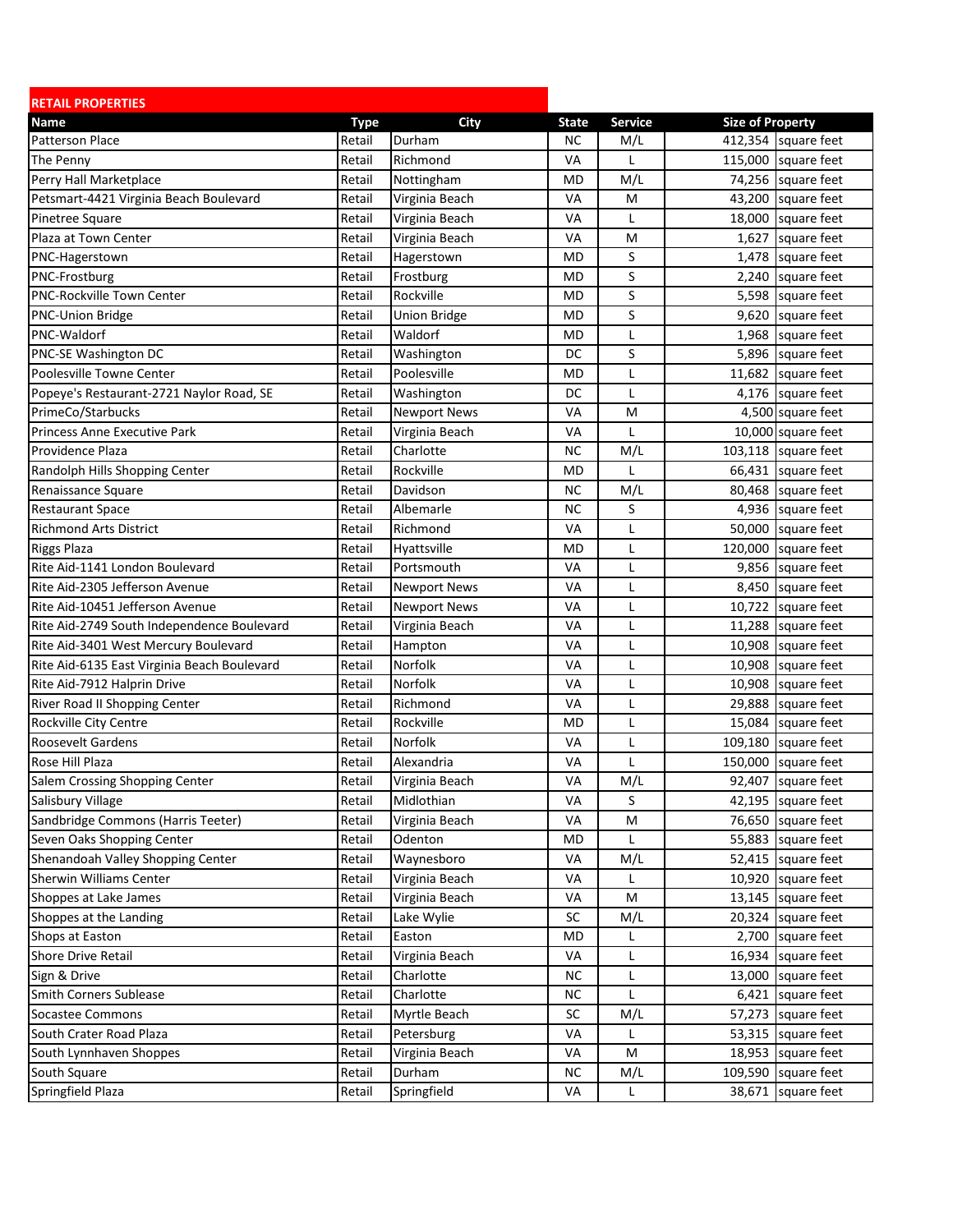| <b>RETAIL PROPERTIES</b>                    |             |                       |              |                |                         |                        |
|---------------------------------------------|-------------|-----------------------|--------------|----------------|-------------------------|------------------------|
| Name                                        | <b>Type</b> | City                  | <b>State</b> | <b>Service</b> | <b>Size of Property</b> |                        |
| <b>Spruce Street Station</b>                | Retail      | Martinsville          | VA           | M/S            |                         | 48,169 square feet     |
| <b>Sterling Park</b>                        | Retail      | Sterling              | VA           | L              |                         | $115,000$ square feet  |
| <b>Stevens Mill Crossing</b>                | Retail      | Matthews              | <b>NC</b>    | L              |                         | 8,000 square feet      |
| Stone House Square                          | Retail      | Hagerstown            | <b>MD</b>    | M/L            | 112,327                 | square feet            |
| The Strand                                  | Retail      | Virginia Beach        | VA           | L              |                         | 27,000 square feet     |
| Suffolk West Plaza                          | Retail      | Suffolk               | VA           | L              |                         | 58,121 square feet     |
| The Summit                                  | Retail      | Richmond              | VA           | $\mathbf{I}$   | 120,000                 | square feet            |
| <b>Sutton Shops</b>                         | Retail      | Norfolk               | VA           | M/L            | 19,430                  | square feet            |
| Takoma Junction                             | Retail      | <b>Takoma Park</b>    | <b>MD</b>    | L              | 50,140                  | square feet            |
| <b>Tanglewood Corner Shops</b>              | Retail      | Elizabeth City        | <b>NC</b>    | L              | 10,000                  | square feet            |
| <b>Tanglewood Crossing</b>                  | Retail      | <b>Elizabeth City</b> | <b>NC</b>    | L              | 107,000                 | square feet            |
| Tanglewood Pavilions                        | Retail      | Elizabeth City        | <b>NC</b>    | L              | 150,000                 | square feet            |
| <b>Tantallon Center</b>                     | Retail      | Fort Washington       | <b>MD</b>    | T              | 70,494                  | square feet            |
| Town Center of Virginia Beach (Blocks 6-10) | Retail      | Virginia Beach        | VA           | M/L            |                         | 196,951 square feet    |
| Twin Lakes Center*                          | Retail      | Cary                  | <b>NC</b>    | M/L            | 126,000                 | square feet            |
| Valley View Town Center                     | Retail      | Roanoke               | VA           | L              | 850,000                 | square feet            |
| Victorian Square                            | Retail      | Midlothian            | VA           | L              |                         | 271,215 square feet    |
| <b>Victory Center</b>                       | Retail      | <b>Newport News</b>   | VA           | L              | 69,000                  | square feet            |
| <b>Victory Crossing</b>                     | Retail      | Portsmouth            | <b>VA</b>    | M/L            |                         | 108,713 square feet    |
| Village Commons Shopping Center             | Retail      | Ettrick               | VA           | M/L            | 22,750                  | square feet            |
| Village Square                              | Retail      | Chesapeake            | VA           | L              | 15,000                  | square feet            |
| <b>Waverly Woods</b>                        | Retail      | Woodstock             | <b>MD</b>    | L              | 3,715                   | square feet            |
| Waynesboro Town Center                      | Retail      | Waynesboro            | VA           | L              | 170,800                 | square feet            |
| <b>Wendover Village</b>                     | Retail      | Greensboro            | <b>NC</b>    | M/L            | 176,939                 | square feet            |
| West Little Creek Shoppes                   | Retail      | Norfolk               | <b>VA</b>    | M/L            | 8,450                   | square feet            |
| White Marsh Plaza                           | Retail      | <b>Baltimore</b>      | <b>MD</b>    | L              | 77,501                  | square feet            |
| White Oak Village                           | Retail      | Tappahannock          | VA           | L              |                         | 72,446 square feet     |
| Williams Court 1 Shopping Center            | Retail      | Portsmouth            | VA           | M              | 100,579                 | square feet            |
| <b>Wilson Plaza</b>                         | Retail      | <b>Falls Church</b>   | VA           | L              | 6,459                   | square feet            |
| Wilsondale                                  | Retail      | Hampton               | VA           | L              | 10,300                  | square feet            |
| <b>Winterpock Crossing</b>                  | Retail      | Midlothian            | VA           | L              | 67,563                  | square feet            |
| <b>Woodlake Commons Shopping Center</b>     | Retail      | Midlothian            | VA           | $\mathbf{I}$   |                         | 47,400 square feet     |
|                                             |             |                       |              | <b>TOTAL:</b>  |                         | 18,939,087 square feet |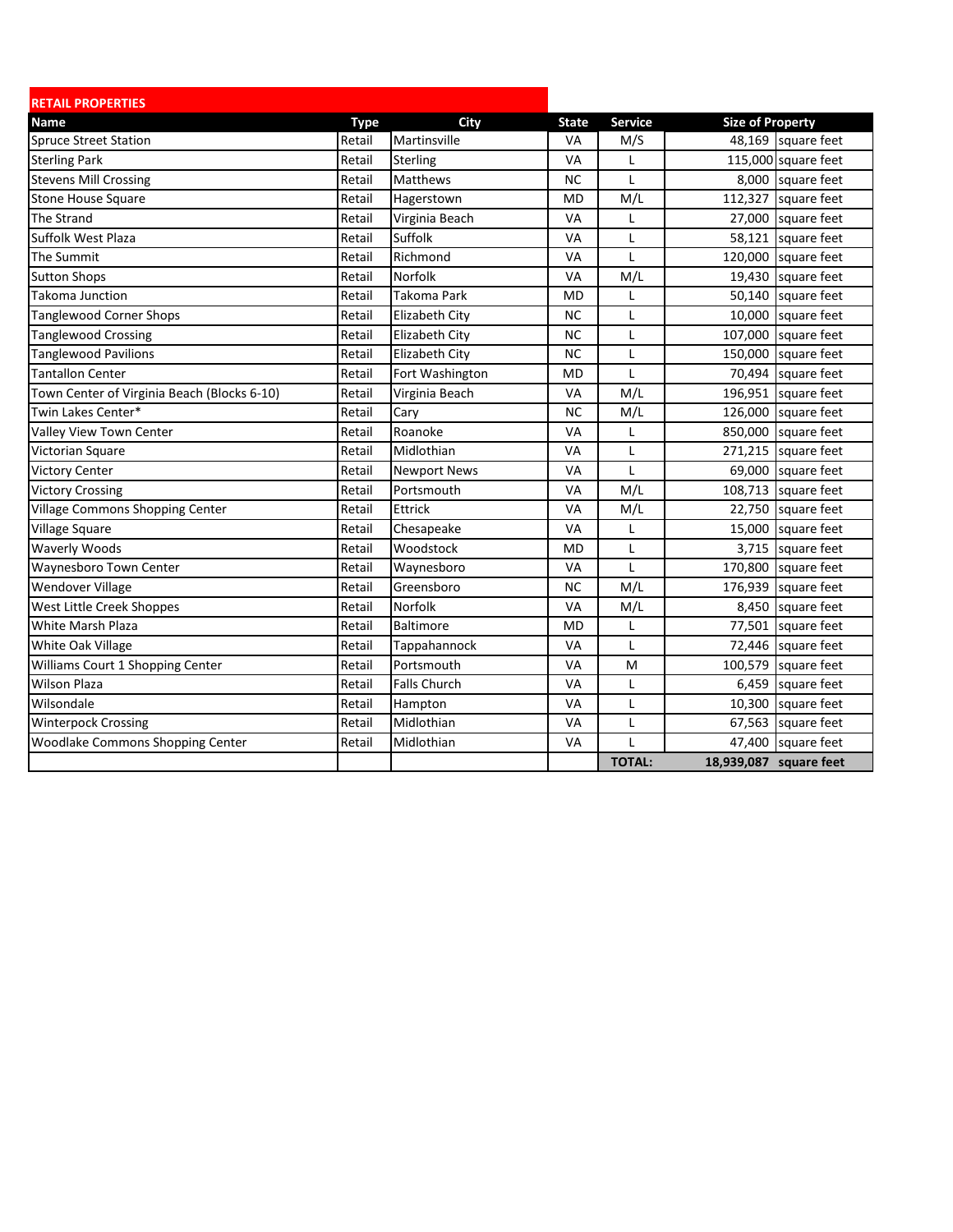| <b>OFFICE PROPERTIES</b>           |             |                 |              |                |         |                         |
|------------------------------------|-------------|-----------------|--------------|----------------|---------|-------------------------|
| <b>Name</b>                        | <b>Type</b> | City            | <b>State</b> | <b>Service</b> |         | <b>Size of Property</b> |
| 10 South 6th Street                | Office      | Richmond        | VA           | M/L            | 35.418  | square feet             |
| 110 West Main Street               | Office      | Salisbury       | MD           | S              | 8,679   | square feet             |
| 114 North Main Street              | Office      | Suffolk         | VA           | Г              | 16,340  | square feet             |
| 115 East Marshall Street           | Office      | Richmond        | VA           | L              | 4.000   | square feet             |
| 115 East Broad Street              | Office      | Richmond        | VA           | L              | 41,000  | square feet             |
| 117 East Main Street               | Office      | Westminster     | <b>MD</b>    | S              | 21,205  | square feet             |
| 117 South Third Street             | Office      | Richmond        | VA           | Г              | 18,750  | square feet             |
| 120 West Hampton Avenue            | Office      | Capitol Heights | MD           | S              | 72,845  | square feet             |
| 1206 Laskin Road Building          | Office      | Virginia Beach  | VA           | Г              | 40,000  | square feet             |
| 123 South Fayette Street           | Office      | Alexandria      | VA           | Г              | 1,327   | square feet             |
| 129 East Main Street               | Office      | Westminster     | <b>MD</b>    | S              | 9,000   | square feet             |
| 1401 Roseneath Road                | Office      | Richmond        | VA           | L              | 12,443  | square feet             |
| 1444, 1446, 1450 Kempsville Road   | Office      | Virginia Beach  | VA           | L              |         | 5,826 square feet       |
| 1525 18th Street North             | Office      | Washington      | DC           | L              | 5,124   | square feet             |
| 16 South 2nd Street                | Office      | Richmond        | VA           | Г              | 6.496   | square feet             |
| 1702 Belleville Street             | Office      | Richmond        | VA           | Г              | 3,600   | square feet             |
| 1745 Camelot Drive                 | Office      | Virginia Beach  | VA           | M              | 9.075   | square feet             |
| 1777 London Bridge Road            | Office      | Virginia Beach  | VA           | L              | 9,000   | square feet             |
| 1789 London Bridge Road            | Office      | Virginia Beach  | VA           | L              | 10,000  | square feet             |
| 19-21 E Mellen Street              | Office      | Hampton         | VA           | L              | 5,440   | square feet             |
| 1919 Building - 1919 Huguenot Road | Office      | Richmond        | VA           | L              | 13,554  | square feet             |
| 201 East Franklin Street           | Office      | Richmond        | VA           | M              |         | 19,028 square feet      |
| 2020 General Booth Boulevard       | Office      | Virginia Beach  | VA           | M              |         | 11,518 square feet      |
| 2125 McComas Way                   | Office      | Virginia Beach  | VA           | L              | 10,000  | square feet             |
| 2480 Pruden Boulevard              | Office      | Suffolk         | VA           | L              | 4,200   | square feet             |
| 260 Grayson Road                   | Office      | Virginia Beach  | VA           | L              | 16,800  | square feet             |
| 2600 Taylor Road                   | Office      | Chesapeake      | VA           | S/L            | 3,154   | square feet             |
| 314 Exchange Alley                 | Office      | Petersburg      | VA           | L              | 4,230   | square feet             |
| 3200 Tower Oaks Boulevard          | Office      | Rockville       | MD           | S              | 4,577   | square feet             |
| 3204 Churchland Boulevard          | Office      | Chesapeake      | VA           | S/L            | 4,840   | square feet             |
| 322 Madison Mews                   | Office      | Norfolk         | VA           | L              | 12,543  | square feet             |
| 3300 North Building                | Office      | Virginia Beach  | VA           | L              | 50,000  | square feet             |
| 3300 South Building                | Office      | Virginia Beach  | VA           | L              | 50.000  | square feet             |
| 3400 Building                      | Office      | Virginia Beach  | VA           | Г              | 21,560  | square feet             |
| 3509-3517 Virginia Beach Boulevard | Office      | Virginia Beach  | VA           | L              |         | 43,600 square feet      |
| 360 West Office Park               | Office      | Richmond        | VA           | M/L            | 22,143  | square feet             |
| 411 East Franklin Street           | Office      | Richmond        | VA           | M/L            | 147,591 | square feet             |
| 4141 Granby Street                 | Office      | Norfolk         | VA           | Г              | 5,229   | square feet             |
| 4315 Sheriff Road NE               | Office      | Washington      | DC           | L              | 5,500   | square feet             |
| 44340 Premier Plaza                | Office      | Ashburn         | VA           | S              | 2,729   | square feet             |
| 46100 Woodshire Drive              | Office      | Sterling        | VA           | Г              | 17,266  | square feet             |
| 4652-4660 Haygood Road             | Office      | Virginia Beach  | VA           | Г              | 25,041  | square feet             |
| 4808 Radford Avenue                | Office      | Richmond        | VA           | L              | 9,500   | square feet             |
| 4911 West Mercury Boulevard        | Office      | Hampton         | VA           | S              | 5,880   | square feet             |
| 500 Viking Drive                   | Office      | Virginia Beach  | VA           | L              | 24,000  | square feet             |
| 502 Viking Drive                   | Office      | Virginia Beach  | VA           | L              | 13,000  | square feet             |
| 5145 East Virginia Beach Boulevard | Office      | Norfolk         | VA           | S              | 17,751  | square feet             |
| 5334 Baltimore Avenue              | Office      | Hyattsville     | <b>MD</b>    | L              | 31,000  | square feet             |
| 54 Cedar Fork Road                 | Office      | Richmond        | VA           | L              | 4,400   | square feet             |
|                                    |             |                 |              |                |         |                         |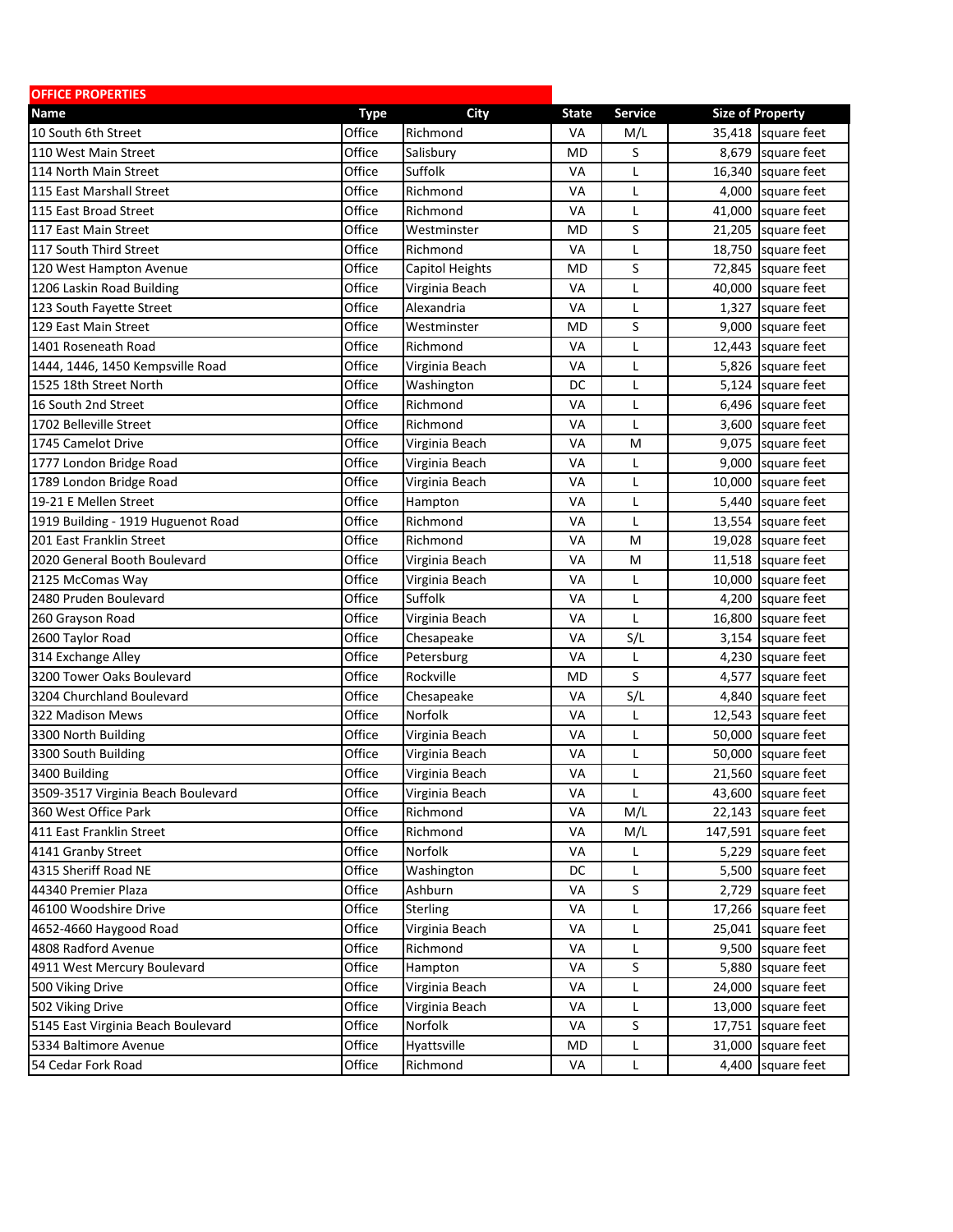| <b>OFFICE PROPERTIES</b>                            |             |                         |              |                |                         |                    |
|-----------------------------------------------------|-------------|-------------------------|--------------|----------------|-------------------------|--------------------|
| Name                                                | <b>Type</b> | City                    | <b>State</b> | <b>Service</b> | <b>Size of Property</b> |                    |
| 553 Southlake Boulevard                             | Office      | Richmond                | VA           | L              | 3,250                   | square feet        |
| 562 Lynnhaven Parkway                               | Office      | Virginia Beach          | VA           | L              | 11,000                  | square feet        |
| 5700 Thurston Avenue                                | Office      | Virginia Beach          | VA           | L              |                         | 77,228 square feet |
| 580 Lynnhaven Parkway                               | Office      | Virginia Beach          | VA           | L              | 10,000                  | square feet        |
| 582 Lynnhaven Parkway                               | Office      | Virginia Beach          | <b>VA</b>    | L              | 23,408                  | square feet        |
| 6056 Indian River Road                              | Office      | Virginia Beach          | VA           | L              | 2,576                   | square feet        |
| 614 Moorefield Park Drive                           | Office      | Richmond                | VA           | L              | 4,324                   | square feet        |
| 6147 Jefferson Avenue                               | Office      | <b>Newport News</b>     | VA           | S/L            | 10,560                  | square feet        |
| 6332 Midlothian Turnpike                            | Office      | Richmond                | VA           | L              | 6,500                   | square feet        |
| 676 Independence Parkway                            | Office      | Virginia Beach          | VA           | S/L            |                         | 5,874 square feet  |
| 701 East Franklin Street                            | Office      | Richmond                | VA           | M/L            | 180,163                 | square feet        |
| 7281 Hanover Green Drive                            | Office      | Mechanicsville          | VA           | L              | 2,620                   | square feet        |
| 810 Potomac SE                                      | Office      | Washington              | DC           | L              | 25,887                  | square feet        |
| 901 Russell Avenue                                  | Office      | Gaithersburg            | MD           | S              | 12,000                  | square feet        |
| Ariya Chiropractic Building                         | Office      | <b>Colonial Heights</b> | VA           | Г              | 4,670                   | square feet        |
| Arnold B. McKinnon Building (Norfolk Southern)      | Office      | Norfolk                 | VA           | M              | 293,880                 | square feet        |
| <b>Atlee Medical Park</b>                           | Office      | Mechanicsville          | <b>VA</b>    | L              | 12,000                  | square feet        |
| Beach Municipal Federal Credit Union                | Office      | Virginia Beach          | VA           | M/L            | 22,338                  | square feet        |
| Border Control-Casa Grande                          | Office      | Casa Grande             | AZ           | M              | 16,843                  | square feet        |
| Border Patrol-3902 South Expressway 83              | Office      | Harlingen               | ТX           | M              | 53,075                  | square feet        |
| Bureau of Land Management                           | Office      | Monte Vista             | CO           | M              | 10,066                  | square feet        |
| <b>Camelot Offices</b>                              | Office      | Virginia Beach          | VA           | M/L            | 9,000                   | square feet        |
| Center for Innovative Technology                    | Office      | Herndon                 | VA           | S              | 149,415                 | square feet        |
| <b>Chesterman Place</b>                             | Office      | Richmond                | VA           | M/L            | 36,988                  | square feet        |
| <b>City Crescent</b>                                | Office      | Baltimore               | MD           | M              | 311,000                 | square feet        |
| <b>Cloverhill Medical Center</b>                    | Office      | Midlothian              | VA           | M              | 16,175                  | square feet        |
| Corporate Center V -4425 Corporation Lane           | Office      | Virginia Beach          | VA           | M              | 70,760                  | square feet        |
| Corporate Landing Medical Center                    | Office      | Virginia Beach          | VA           | M/L            | 20,000                  | square feet        |
| <b>Courthouse Green</b>                             | Office      | Williamsburg            | VA           | L              | 30,000                  | square feet        |
| Courthouse Green-4093 Irondbound Road               | Office      | Willliamsburg           | VA           | M/L            | 12,768                  | square feet        |
| Courthouse Green-4095 Ironbound Road                | Office      | Willliamsburg           | VA           | M/L            | 12,800                  | square feet        |
| Courthouse Green-4097 Ironbound Road                | Office      | Willliamsburg           | VA           | M/L            | 10,000                  | square feet        |
| <b>Cross Creek Commons</b>                          | Office      | Ashburn                 | VA           | L              | 33,881                  | square feet        |
| Crown Pointe II                                     | Office      | Gaithersburg            | MD           | S              | 8,422                   | square feet        |
| Crown Centre                                        | Office      | Charlotte               | <b>NC</b>    | L              |                         | 45,000 square feet |
| <b>Exchange Alley Building</b>                      | Office      | Richmond                | VA           | L              | 25,000                  | square feet        |
| <b>Executive Cove Center</b>                        | Office      | Virginia Beach          | VA           | Г              | 43,000                  | square feet        |
| FBI Training Facility -Normandy Road                | Office      | Springfield             | IL           | M              | 12,679                  | square feet        |
| FBI/ATF Building                                    | Office      | Oxford                  | MS           | M              | 14,764                  | square feet        |
| <b>Five Columbus Center</b>                         | Office      | Virginia Beach          | VA           | M/L            | 20,000                  | square feet        |
| <b>Fountain Park</b>                                | Office      | Midlothian              | VA           | M/L            | 66,000                  | square feet        |
| Franconia Center                                    | Office      | Alexandria              | VA           | L              | 48,100                  | square feet        |
| Granite Professional                                | Office      | Richmond                | VA           | M/L            | 7,860                   | square feet        |
| Hampton Ritchie Business Center                     | Office      | Capitol Heights         | MD           | M/L            | 24,488                  | square feet        |
| Harbour Breeze Professional Center                  | Office      | Suffolk                 | VA           | L              | 62,000                  | square feet        |
| <b>Haygood Buildings</b>                            | Office      | Virginia Beach          | VA           | L              | 25,041                  | square feet        |
| Hoffler Professional Building (549 East Brambleton) | Office      | Norfolk                 | VA           | L              | 16,212                  | square feet        |
| <b>HRSA-ILA</b>                                     | Office      | Norfolk                 | VA           | M/L            | 21,678                  | square feet        |
| ICE Facility (1901 West 16th Street)                | Office      | <b>Big Springs</b>      | TX           | M              | 10,811                  | square feet        |
| Independence Boulevard Professional Center          | Office      | Virginia Beach          | VA           | L              |                         | 12,276 square feet |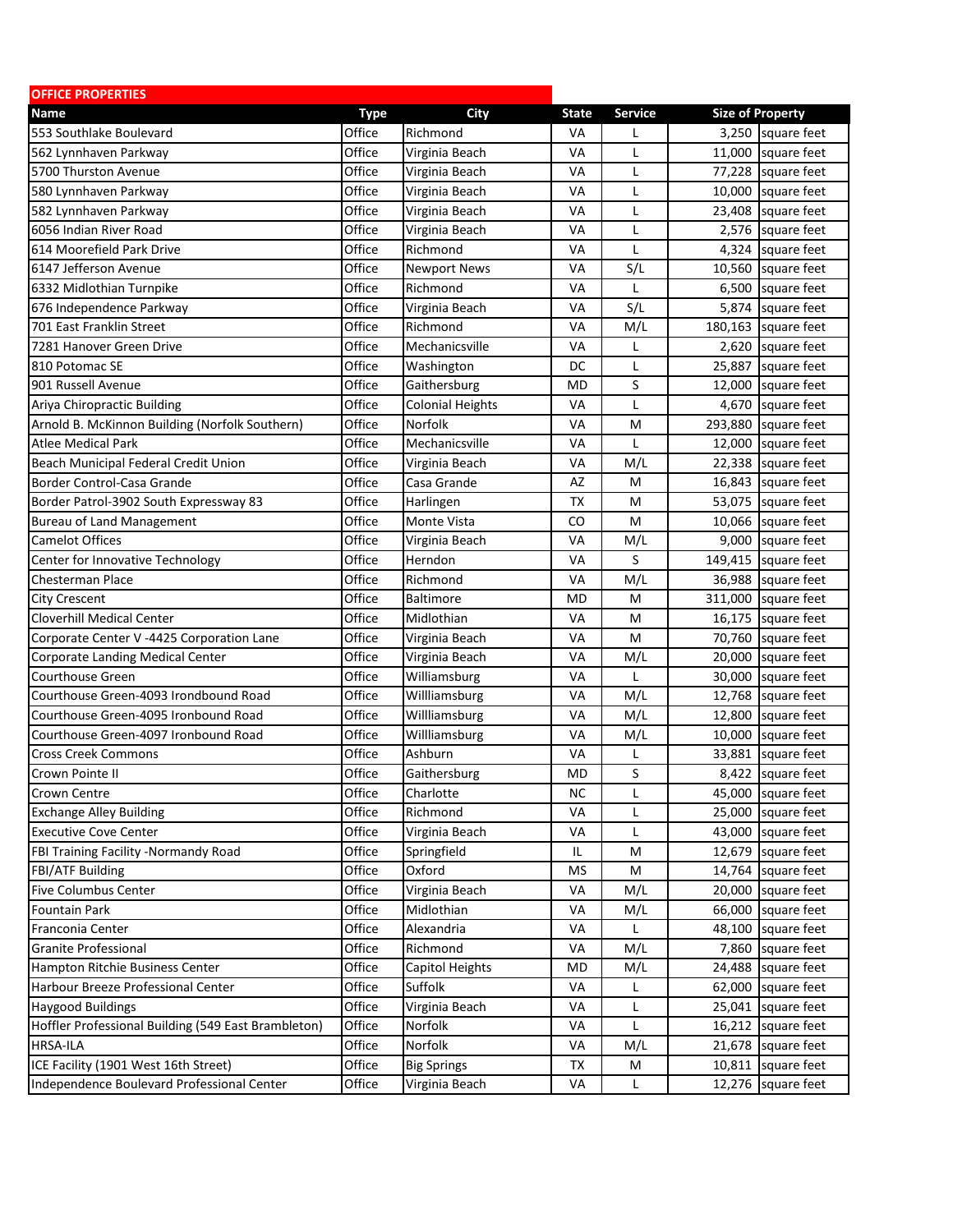| <b>OFFICE PROPERTIES</b>                             |             |                     |              |                |         |                         |
|------------------------------------------------------|-------------|---------------------|--------------|----------------|---------|-------------------------|
| Name                                                 | <b>Type</b> | City                | <b>State</b> | <b>Service</b> |         | <b>Size of Property</b> |
| <b>Independence Medical Center</b>                   | Office      | Virginia Beach      | VA           | L              |         | 16,244 square feet      |
| IRS Building -211 West Wisconsin Avenue              | Office      | Milwaukee           | WI           | M              |         | 104,678 square feet     |
| James River Petroleum Building                       | Office      | Ashland             | VA           | L              |         | 36,552 square feet      |
| Lakeview Corporate Center                            | Office      | Virginia Beach      | <b>VA</b>    | L              |         | 67,165 square feet      |
| <b>Liberty Commons</b>                               | Office      | <b>Newport News</b> | VA           | L              |         | 24,903 square feet      |
| The Ludwell at University East                       | Office      | Charlotte           | VA           | S              |         | 925 square feet         |
| Lynnhaven Corporate Center II                        | Office      | Virginia Beach      | VA           | $\mathsf{L}$   |         | 41,000 square feet      |
| Madison Plaza -1200 Madison Avenue                   | Office      | Indianapolis        | IN           | M              |         | 170,211 square feet     |
| Maury Building-6300 Center Drive                     | Office      | Norfolk             | VA           | M/L/S          |         | 26,111 square feet      |
| Memphis Social Security Building (309 Monroe Street) | Office      | Memphis             | <b>TN</b>    | M              |         | 22,677 square feet      |
| Northampton Executive Center                         | Office      | Virginia Beach      | VA           | L              |         | 76,024 square feet      |
| Oak Ridge Office Building                            | Office      | Oak Ridge           | <b>TN</b>    | M              |         | 42,591 square feet      |
| One Columbus Center                                  | Office      | Virginia Beach      | VA           | M/L            |         | 129,465 square feet     |
| PNC-Ashburn                                          | Office      | Ashburn             | VA           | S              | 2,729   | square feet             |
| Poplar Hill Professional Center                      | Office      | Chesapeake          | VA           | M/L            |         | 40,180 square feet      |
| Prism Plaza                                          | Office      | Virginia Beach      | VA           | L              |         | 50,516 square feet      |
| <b>Riverfront Plaza</b>                              | Office      | Richmond            | <b>VA</b>    | L              |         | 461,032 square feet     |
| <b>Schnabel Building</b>                             | Office      | Glen Allen          | VA           | $\mathsf{L}$   |         | 23,842 square feet      |
| Six Columbus Center                                  | Office      | Virginia Beach      | VA           | M/L            |         | 28,842 square feet      |
| South Rosemont Road at Chandler Creek Road*          | Office      | Virginia Beach      | VA           | $\mathsf{L}$   |         | 15,394 square feet      |
| Southport (Sublease)                                 | Office      | Virginia Beach      | VA           | $\mathsf{L}$   |         | 15,276 square feet      |
| Southport Centre                                     | Office      | Virginia Beach      | VA           | M              |         | 60,000 square feet      |
| Southport Trade Center                               | Office      | Virginia Beach      | VA           | $\mathsf{L}$   | 31,600  | square feet             |
| <b>Sully Tech Center</b>                             | Office      | Chantilly           | VA           | M              | 88,388  | square feet             |
| Technocenter                                         | Office      | Virginia Beach      | VA           | L              |         | 49,505 square feet      |
| <b>Town Point Center</b>                             | Office      | <b>Norfolk</b>      | VA           | M              |         | 132,583 square feet     |
| Twin Hickory Office Building                         | Office      | Glen Allen          | VA           | L              | 17,862  | square feet             |
| <b>Two Columbus Center</b>                           | Office      | Virginia Beach      | VA           | M/L            | 116,500 | square feet             |
| <b>Union Bank Building</b>                           | Office      | <b>Newport News</b> | VA           | M/L            | 34,704  | square feet             |
| <b>Veterans Affairs Office Building</b>              | Office      | St. Louis           | MO           | M              | 9,900   | square feet             |
| Villa Park III (Dept Game/Inland Fisheries)          | Office      | Richmond            | VA           | M/L            | 87,290  | square feet             |
| <b>Village Commons</b>                               | Office      | Virginia Beach      | <b>VA</b>    | $\mathsf{L}$   | 12,528  | square feet             |
| <b>Washington Plaza</b>                              | Office      | Reston              | VA           | M              | 46,088  | square feet             |
| Williams Mullen Center                               | Office      | Richmond            | VA           | $\mathsf{L}$   | 207,000 | square feet             |
| <b>Windwood Centre</b>                               | Office      | Virginia Beach      | VA           | $\mathsf{L}$   |         | 79,000 square feet      |
| Woodside Professional Center                         | Office      | Chesapeake          | VA           | S/L            |         | 9,290 square feet       |
|                                                      |             |                     |              | <b>TOTAL:</b>  |         | 5,279,177 square feet   |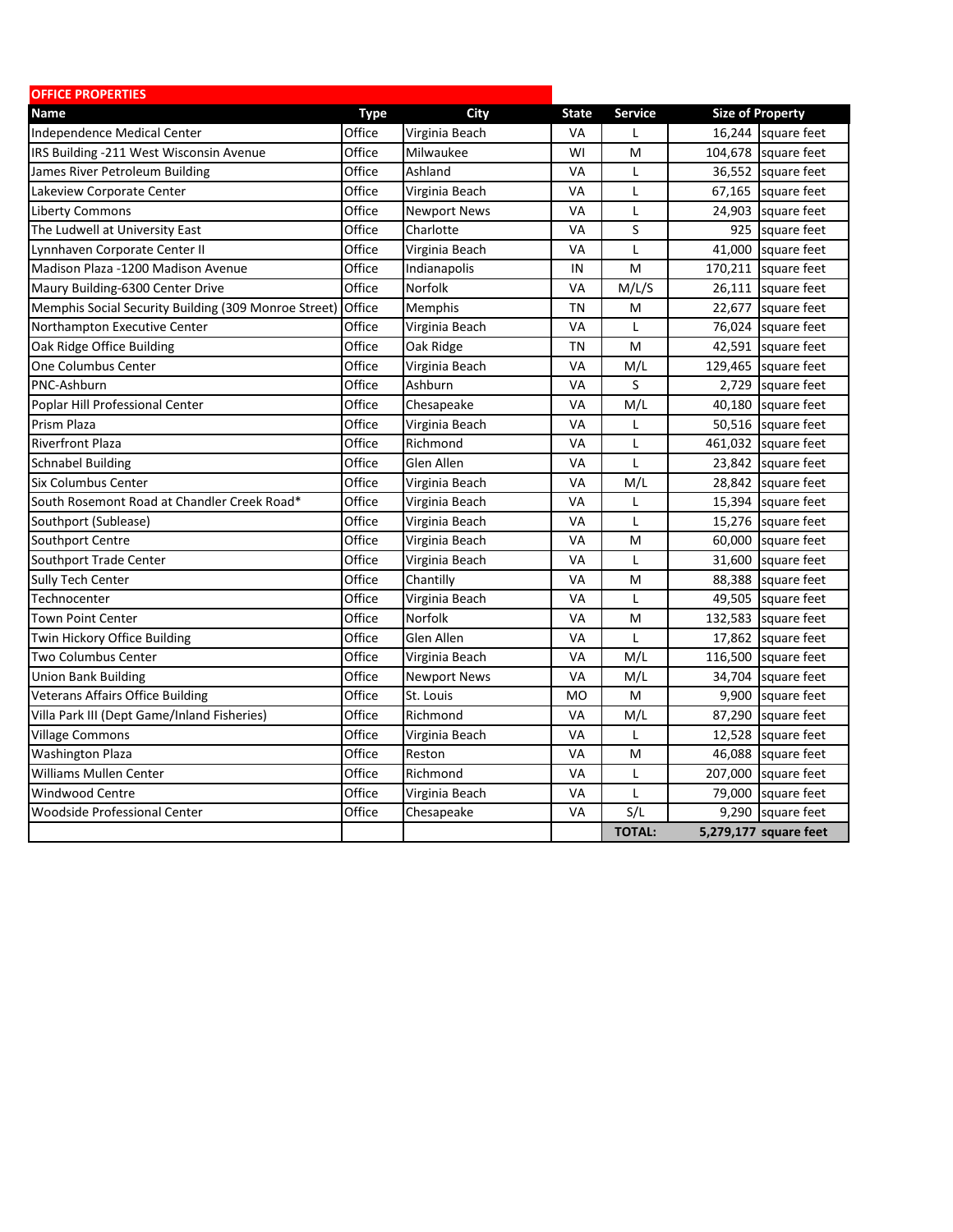| <b>MIXED USE, INDUSTRIAL &amp; OTHER</b>           |             |                               |              |                |                         |                       |
|----------------------------------------------------|-------------|-------------------------------|--------------|----------------|-------------------------|-----------------------|
| <b>Name</b>                                        | <b>Type</b> | City                          | <b>State</b> | <b>Service</b> | <b>Size of Property</b> |                       |
| 117 East Main Street                               | Mixed-Use   | Westminster                   | <b>MD</b>    | S              |                         | 21,205 square feet    |
| 100 Corporate Drive                                | Industrial  | Elizabeth City                | <b>NC</b>    | S              |                         | 40,000 square feet    |
| 102 South Witchduck Road                           | Industrial  | Virginia Beach                | VA           | S              |                         | 22,180 square feet    |
| 120 & 208 West Hampton Avenue                      | Industrial  | Capitol Heights               | <b>MD</b>    | S              |                         | 72,845 square feet    |
| 122 Agency Avenue                                  | Industrial  | Richmond                      | <b>VA</b>    | L              |                         | 3,800 square feet     |
| 1417 Tappahannock Boulevard                        | Industrial  | Tappahannock                  | <b>VA</b>    | S              |                         | 3,800 square feet     |
| 1425 Arnolds Valley Road*                          | Mixed-Use   | <b>Natural Bridge Station</b> | VA           | S              |                         | 60,000 square feet    |
| 17 East Mellen Street                              | Mixed-Use   | Hampton                       | VA           | S              |                         | 4,638 square feet     |
| 1785 Weeksville                                    | Industrial  | Elizabeth City                | <b>NC</b>    | S/L            |                         | 15,140 square feet    |
| 1789/17777 London Bridge Blvd                      | Mixed-Use   | Virginia Beach                | <b>VA</b>    | L              |                         | 18,000 square feet    |
| 18513 Garey Road                                   | Industrial  | Accomack                      | VA           | S              |                         | 32,882 square feet    |
| 219 Pavilion Drive                                 | Industrial  | Portsmouth                    | VA           | S              |                         | 90,000 square feet    |
| 23 South Mallory Street                            | Mixed-Use   | Hampton                       | VA           | L              |                         | 3,446 square feet     |
| 249 Central Park Avenue                            | Mixed-Use   | Virginia Beach                | VA           | M/L            |                         | 94,730 square feet    |
| 25000 Shady Brook Trail                            | Industrial  | Courtland                     | <b>VA</b>    | S              |                         | 29,000 square feet    |
| 251 Granby Street                                  | Mixed-Use   | Norfolk                       | VA           | S/L            |                         | 11,000 square feet    |
| 2614 Lancelot Avenue                               | Industrial  | Richmond                      | VA           | L              |                         | 7,800 square feet     |
| 3910 Adams Road                                    | Industrial  | Richmond                      | <b>VA</b>    | L              |                         | 7,500 square feet     |
| 709 Dawn Street                                    | Industrial  | Richmond                      | VA           | L              |                         | 2,200 square feet     |
| 818 County Street                                  | Mixed-Use   | Portsmouth                    | VA           | S              |                         | 76,000 square feet    |
| 8341 Beechcraft Avenue                             | Industrial  | Gaithersburg                  | <b>MD</b>    | L              |                         | 35,475 square feet    |
| Armada Hoffler Tower/Block 4 Retail                | Mixed-Use   | Virginia Beach                | <b>VA</b>    | M/L            |                         | 362,762 square feet   |
| <b>Benning Market</b>                              | Mixed-Use   | Washington                    | DC           | L              |                         | 21,600 square feet    |
| Chincoteague Bay Field Station                     | Mixed-Use   | <b>Wallops Island</b>         | <b>VA</b>    | S              |                         | 124,479 square feet   |
| Clark Nexsen Building-4525 Main Street             | Mixed-Use   | Virginia Beach                | <b>VA</b>    | M/L            |                         | 418,202 square feet   |
| Divaris Corner                                     | Mixed-Use   | Virginia Beach                | <b>VA</b>    | M/L            |                         | 35,000 square feet    |
| Fort Monroe                                        | Mixed-Use   | Hampton                       | <b>VA</b>    | M/L            |                         | 1,033,000 square feet |
| <b>Handcraft Property</b>                          | Mixed-Use   | Richmond                      | VA           | M/L            |                         | 90,292 square feet    |
| Independent Plaza Shopping Center                  | Mixed-Use   | Virginia Beach                | VA           | L              |                         | 56,655 square feet    |
| Pender Village                                     | Mixed-Use   | Fairfax                       | VA           | L              |                         | 140,031 square feet   |
| PNC-Havre De Grace                                 | Mixed-Use   | Havre De Grace                | <b>MD</b>    | S              |                         | 3,750 square feet     |
| <b>Pretlow Building</b>                            | Industrial  | Franklin                      | <b>VA</b>    | L              |                         | 138,800 square feet   |
| Sunkist Spa - 4486 Pleasant Ave                    | Mixed-Use   | Norfolk                       | VA           | L              |                         | 1,633 square feet     |
| <b>Technology Center</b>                           | Mixed-Use   | <b>Newport News</b>           | VA           | L              |                         | 80,075 square feet    |
| Town Center of Virginia Beach-Block 12             | Mixed-Use   | Virginia Beach                | VA           | M/L            |                         | 103,335 square feet   |
| Town Center of Virginia Beach-Block 2 Office Tower | Mixed-Use   | Virginia Beach                | <b>VA</b>    | M/L            |                         | 387,415 square feet   |
| Village at Valley Forge                            | Mixed-Use   | King of Prussia               | PA           | M/L            |                         | 1,000,000 square feet |
|                                                    |             |                               |              | <b>TOTAL:</b>  |                         | 4,648,670 square feet |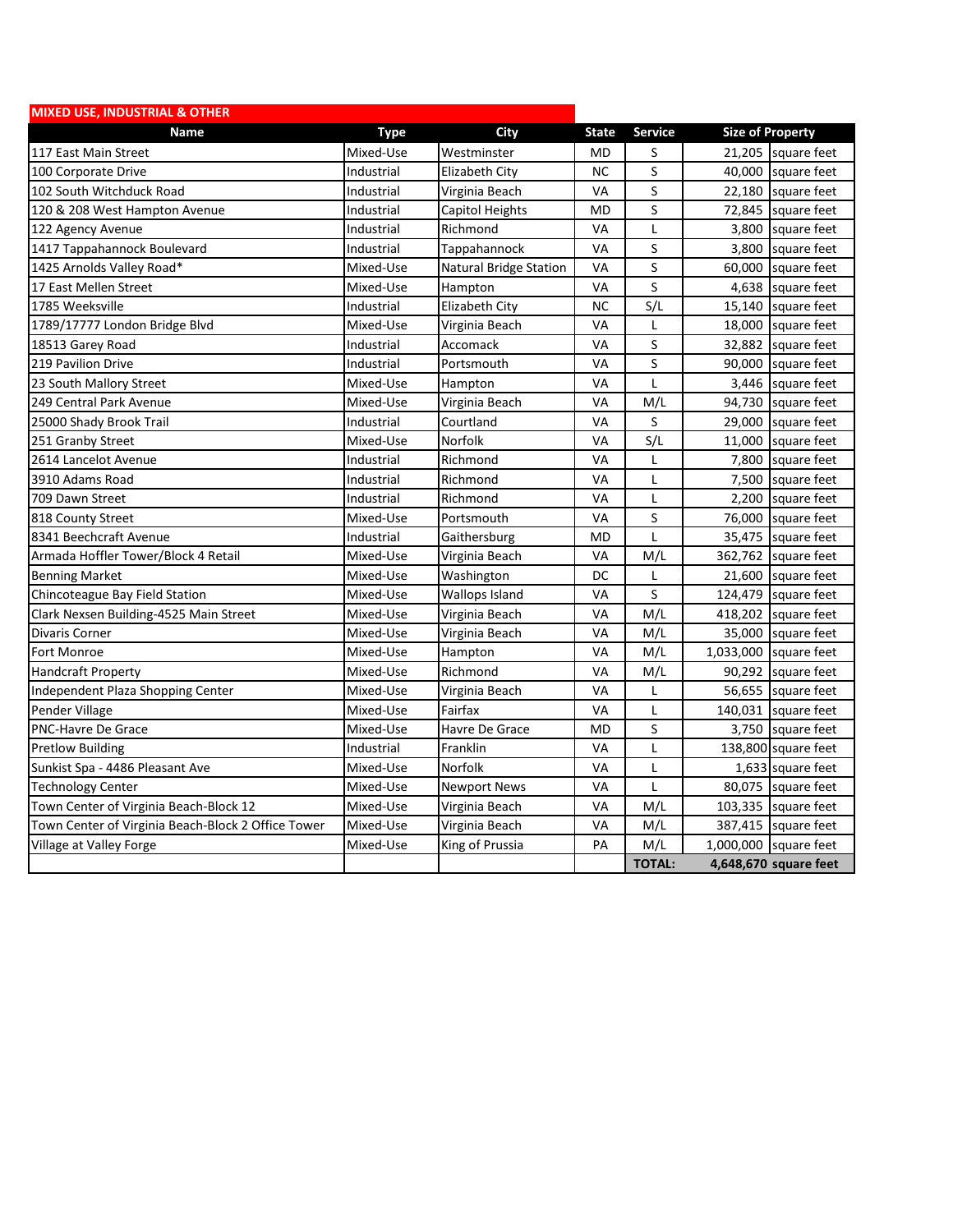The Divaris Group also lists for sale and manages vacant land. The land portfolio is extensive and includes:

| <b>VACANT LAND</b>                             |                     |              |                         |
|------------------------------------------------|---------------------|--------------|-------------------------|
| Name                                           | City                | <b>State</b> | <b>Size of Property</b> |
| 1301 Cedar Road                                | Chesapeake          | VA           | 13.00 acres             |
| 11151 Research Plaza Way                       | Richmond            | VA           | 0.50 acres              |
| 11435 Robious Road                             | Midlothian          | VA           | $1.10$ acres            |
| 1400 Armory Drive                              | Franklin            | VA           | 1.85 acres              |
| 14551 Warwick Boulevard                        | <b>Newport News</b> | VA           | 1.95 acres              |
| 15043 Warwick Boulevard                        | <b>Newport News</b> | VA           | 3.83 acres              |
| 15412 Warwick Boulevard                        | <b>Newport News</b> | VA           | 2.51 acres              |
| 16001 Midlothian Turnpike                      | Richmond            | VA           | 43.24 acres             |
| 1613 South Church Street                       | Smithfield          | VA           | 0.87 acres              |
| 18400 Hull Street Road                         | Richmond            | VA           | 90.00 acres             |
| 2079 Salem Road                                | Virginia Beach      | VA           | 0.99 acres              |
| 2113-2115 James Madison Highway                | Haymarket           | VA           | 44.40 acres             |
| 2200 Old Church Road                           | Powhatan            | VA           | 25.00 acres             |
| 2308 Fleming Road                              | Greensboro          | <b>NC</b>    | 1.90 acres              |
| 318 Ashcake Road                               | Ashland             | VA           | 2.12 acres              |
| 3201 South Battlefield Boulevard               | Chesapeake          | VA           | 3.11 acres              |
| 3825 North Military Highway                    | Norfolk             | VA           | 5.00 acres              |
| 4 North Mallory Street                         | Hampton             | VA           | $0.75$ acres            |
| 409 McLean Street                              | Portsmouth          | VA           | 31.39 acres             |
| 4227 Lankford Highway                          | Exmore              | VA           | 0.80 acres              |
| 433 Chestnut Street                            | Portsmouth          | VA           | 0.71 acres              |
| 5301 Woolridge Road                            | Midlothian          | VA           | 3.22 acres              |
| 5425 & 5401 Belmont Road                       | Richmond            | VA           | 2.37 acres              |
| 5901 Allentown Road                            | Camp Springs        | MD           | 2.95 acres              |
| 6200 Multiplex Drive                           | Centreville         | VA           | 3.45 acres              |
| 6600 Central Avenue                            | Capitol Heights     | MD           | $0.61$ acres            |
| 7-Eleven, 436 Fox Hill Road                    | Hampton             | VA           | $0.33$ acres            |
| 7508 Surratts Road                             | Clinton             | MD           | 8.25 acres              |
| 7914 Staples Mill Road                         | Richmond            | VA           | 3.81 acres              |
| 818 County Street                              | Portsmouth          | VA           | 3.50 acres              |
| 9200 Ironbridge Road                           | Richmond            | VA           | 1.20 acres              |
| Battlefield Boulevard / Hollywood Drive        | Chesapeake          | VA           | 10.50 acres             |
| Bank of Hampton Roads - South Battlefield Blvd | Chesapeake          | VA           | 1.00 acres              |
| <b>Battery Park Road</b>                       | Smithfield          | VA           | 11.58 acres             |
| The Bluffs Industrial Park                     | Croaker             | VA           | 400.00 acres            |
| <b>Brookhollow Outparcel</b>                   | Glen Allen          | VA           | 1.00 acres              |
| Camp Springs Land                              | Camp Springs        | MD           | 2.59 acres              |
| Carriage House Marketplace                     | Virginia Beach      | VA           | 8.00 acres              |
| Charter Colony Parkway & Wollridge Road        | Midlothian          | VA           | 2.05 acres              |
| College Drive / Town Point Road                | Suffolk             | VA           | 52.80 acres             |
| Corporate Landing Office Parcel                | Virginia Beach      | VA           | 11.50 acres             |
| CVS - Fleming Road and Inman Road              | Greensboro          | <b>NC</b>    | 4.70 acres              |
| The Dump 801 N Military Hwy                    | Norfolk             | VA           | 12.60 acres             |
| East Indian River Road                         | Chesapeake          | VA           | 13.00 acres             |
| <b>Effingham Street</b>                        | Portsmouth          | VA           | 3.50 acres              |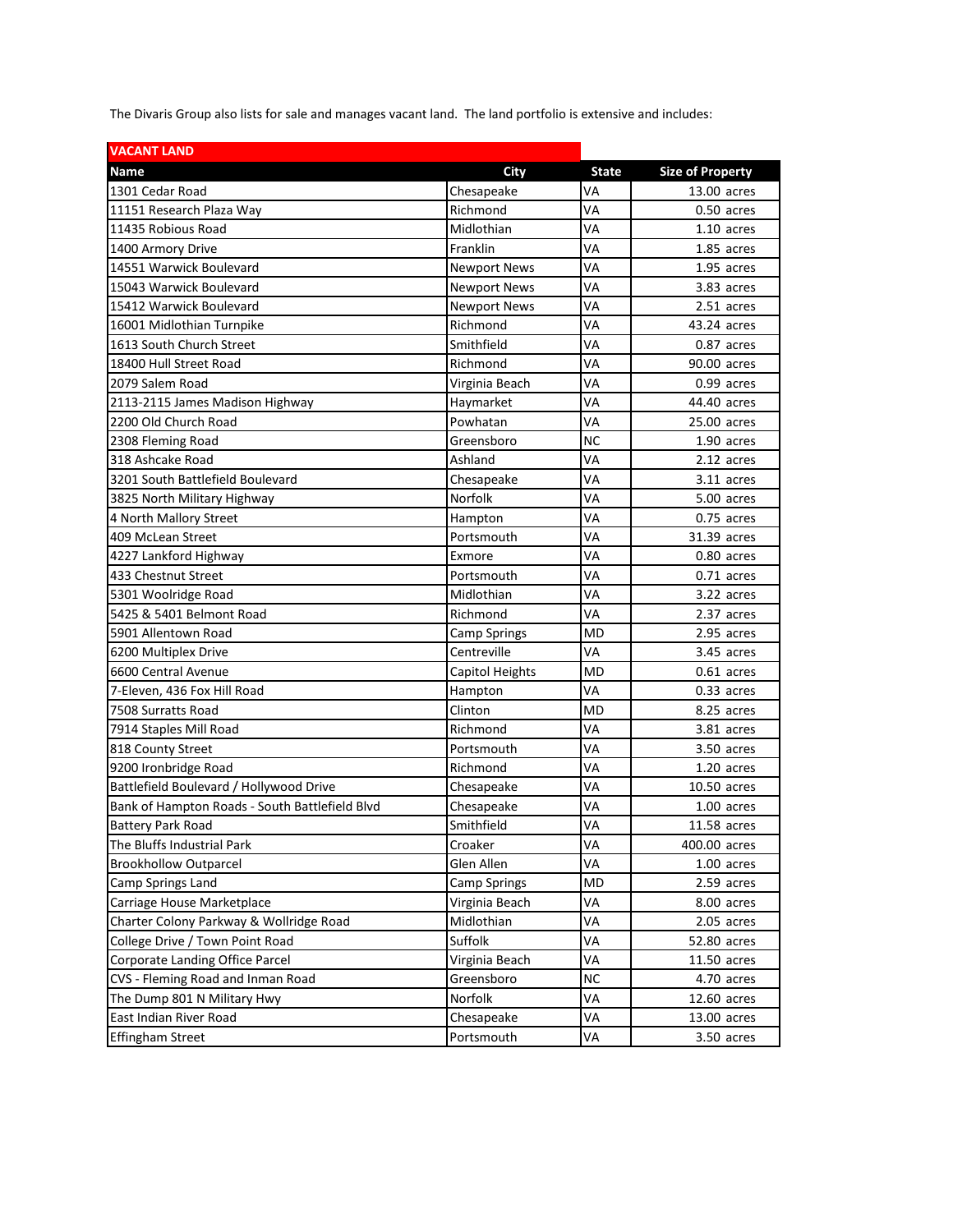| <b>VACANT LAND</b>                                 |                       |               |                         |
|----------------------------------------------------|-----------------------|---------------|-------------------------|
| <b>Name</b>                                        | City                  | <b>State</b>  | <b>Size of Property</b> |
| Franklin 58 (US 58 & 258 South Street)             | Franklin              | <b>VA</b>     | 40.00 acres             |
| Hampton Roads Parkway                              | Suffolk               | VA            | 5.01 acres              |
| <b>Harbour View Boulevard</b>                      | Suffolk               | <b>VA</b>     | 15.34 acres             |
| Indian Head Highway and Livingston Road            | Accokeek              | <b>MD</b>     | $1.08$ acres            |
| Jefferson Davis Highway                            | <b>Ruther Glen</b>    | VA            | 8.26 acres              |
| Laskin Road at Phillips Road (Gimbert Tract)       | Virginia Beach        | VA            | 0.69 acres              |
| London Boulevard                                   | Portsmouth            | VA            | 0.43 acres              |
| London Bridge Road at Pine View Avenue             | Virginia Beach        | VA            | 19.87 acres             |
| Midtown/Seaboard Square                            | Portsmouth            | VA            | 9.50 acres              |
| <b>New Market Road</b>                             | <b>Henrico County</b> | VA            | 19.80 acres             |
| North Lakeridge Parkway                            | Ashland               | VA            | 15.44 acres             |
| North Woods Trail at Route 30                      | Hampstead             | <b>MD</b>     | $1.70$ acres            |
| Old Stage Road and Rochambeau                      | Williamsburg          | VA            | 5.10 acres              |
| Orchard Drive & Wayne Avenue                       | Chambersburg          | PA            | 2.98 acres              |
| Parcel ID 21-01-044                                | Isle of Wight         | VA            | 3.90 acres              |
| Parcel ID 22J-01-019                               | Smithfield            | VA            | 6.00 acres              |
| Parkway Crossings @ Bonair                         | Richmond              | VA            | 254.00 acres            |
| Route 13                                           | <b>Eastern Shore</b>  | VA            | 2.00 acres              |
| Route 29, Seminole Trail                           | Ruckersville          | VA            | 31.55 acres             |
| Route 58                                           | Courtland             | VA            | 4.00 acres              |
| Route 606 / Southwest of Route 17                  | Gloucester            | VA            | 111.70 acres            |
| South Square Ground Lease                          | Durham                | <b>NC</b>     | 0.94 acres              |
| Stockbridge at Tanglewood Phase I                  | Elizabeth City        | <b>NC</b>     | 8.10 acres              |
| <b>Twin Hickory</b>                                | Richmond              | VA            | $1.21$ acres            |
| <b>Victory Crossing Shopping Center Outparcels</b> | Portsmouth            | VA            | 4.30 acres              |
| The Village at Stonebridge                         | Richmond              | VA            | 109.00 acres            |
| <b>Walmart Center</b>                              | Suffolk               | VA            | 11.40 acres             |
| Waynesboro Town Center                             | Waynesboro            | VA            | 5.70 acres              |
| Waynesboro Town Center - Outparcel                 | Waynesboro            | VA            | 1.31 acres              |
| Woolridge Road & Charter Park Drive                | Midlothian            | VA            | 2.05 acres              |
| Woolridge Road                                     | Midlothian            | VA            | 6.10 acres              |
|                                                    |                       | <b>TOTAL:</b> | 1,538.53 acres          |